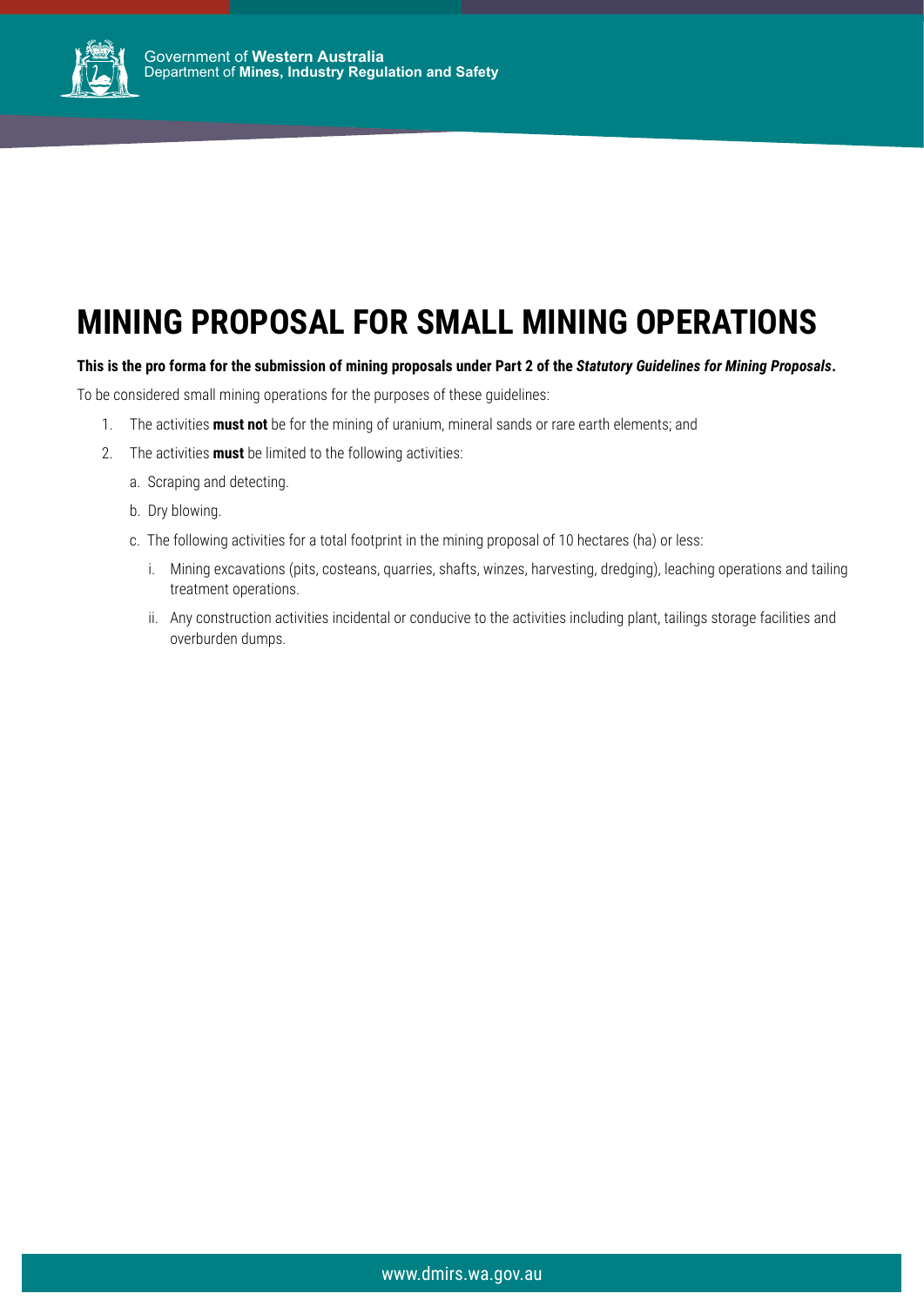

# **Mining Proposal for Small Mining Operations**

| 1. COVER PAGE         |              |
|-----------------------|--------------|
| <b>Project Title:</b> | Tenement(s): |
| Operator(s):          |              |
| <b>Contact Name:</b>  |              |
| <b>Address:</b>       |              |
| <b>Phone:</b>         | Email:       |
| Date:                 |              |

| <b>2. TENEMENT HOLDER AUTHORISATION</b>                       |     |    |
|---------------------------------------------------------------|-----|----|
| Are you the registered tenement holder?                       | Yes | No |
| If No, attach written authorisation from the tenement holder. |     |    |

| 3. SCOPE OF WORKS                                                                            |         |          |     |
|----------------------------------------------------------------------------------------------|---------|----------|-----|
| 3.1 Describe the activities proposed:                                                        |         |          |     |
| 3.2 Estimated commencement date:                                                             |         |          |     |
| 3.3 Estimated completion date:                                                               |         |          |     |
| 3.4 Mineral(s) to be mined:                                                                  |         |          |     |
| 3.5 Maximum number of excavations and length,<br>width and depth of excavations (in metres): |         |          |     |
| 3.6 Maximum tonnes of material mined and processed:                                          |         |          |     |
| 3.7 Will ore be processed on-site or off-site?                                               | On-site | Off-site | N/A |
| If off-site, where will processing occur?                                                    |         |          |     |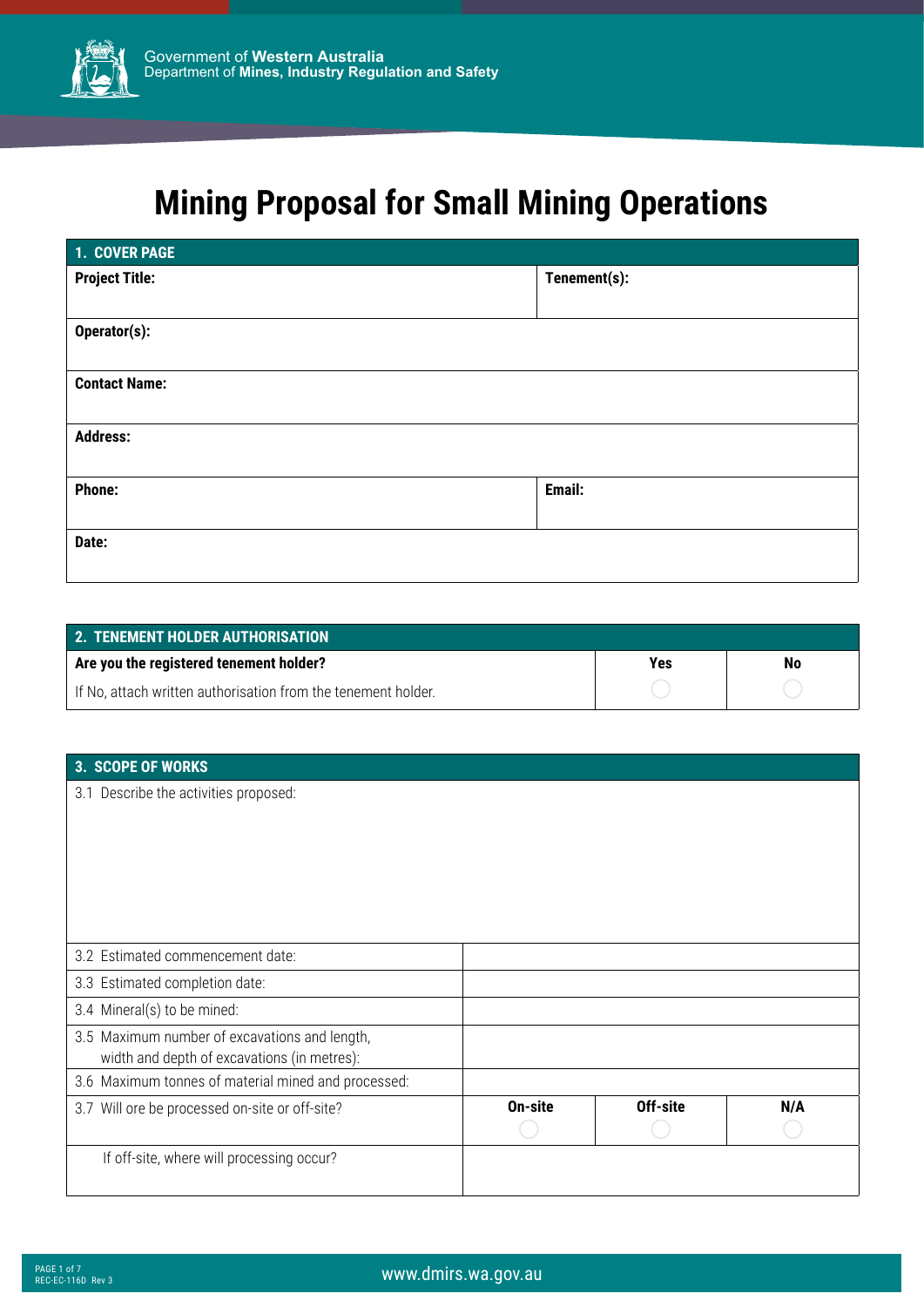| If on-site, please describe:<br>the type of processing (e.g. dry or wet gold plant,<br>$\bullet$<br>CIP plant, heap or vat leach, crushing and<br>screening <sup>1</sup> ); and<br>maximum total throughput or processing volume<br>$\bullet$<br>(in tonnes) for the life of the operation: |  |
|---------------------------------------------------------------------------------------------------------------------------------------------------------------------------------------------------------------------------------------------------------------------------------------------|--|
| 3.8 Will you be utilising chemicals, explosives, cyanide<br>or other dangerous goods? If yes, please describe:2                                                                                                                                                                             |  |
| 3.9 Description of other support facilities (e.g. camp).                                                                                                                                                                                                                                    |  |

| 4. SITE LAYOUT PLAN                                        |     |
|------------------------------------------------------------|-----|
| A site plan(s) is attached that includes:                  | Yes |
| • The location of the operation.                           |     |
| • All proposed and existing site activities.               |     |
| • Tenement boundaries and labels.                          |     |
| • A north indication.                                      |     |
| • A key or labelling of all infrastructure and activities. |     |

| If yes above, describe the previous workings:                                                                   |                                    |            |    |
|-----------------------------------------------------------------------------------------------------------------|------------------------------------|------------|----|
| 5.2 Any previous workings (historical mines, shafts, open stopes, tailings dams,<br>dumps, old equipment etc.)? |                                    | <b>Yes</b> | No |
| Flat Country<br><b>Breakaway Country</b><br>Other (specify):                                                    | Creek-Lines                        |            |    |
| Salt Lake/Marsh<br>Woodland                                                                                     | Sand Dunes<br><b>Hilly Country</b> |            |    |
| Salt Bush/Blue Bush                                                                                             | Spinifex Country                   |            |    |
| Low Scrub                                                                                                       | Tall Scrub                         |            |    |
| 5.1 Identify the environment in which the operation is located:<br>Open Scrub                                   | Dense Scrub                        |            |    |

- 
- The Department of Water and Environmental Regulation (DWER) regulates emissions and discharges to the environment through a works approval and licensing process, under Part V<br>of the *Environmental Protection Act 1986*. You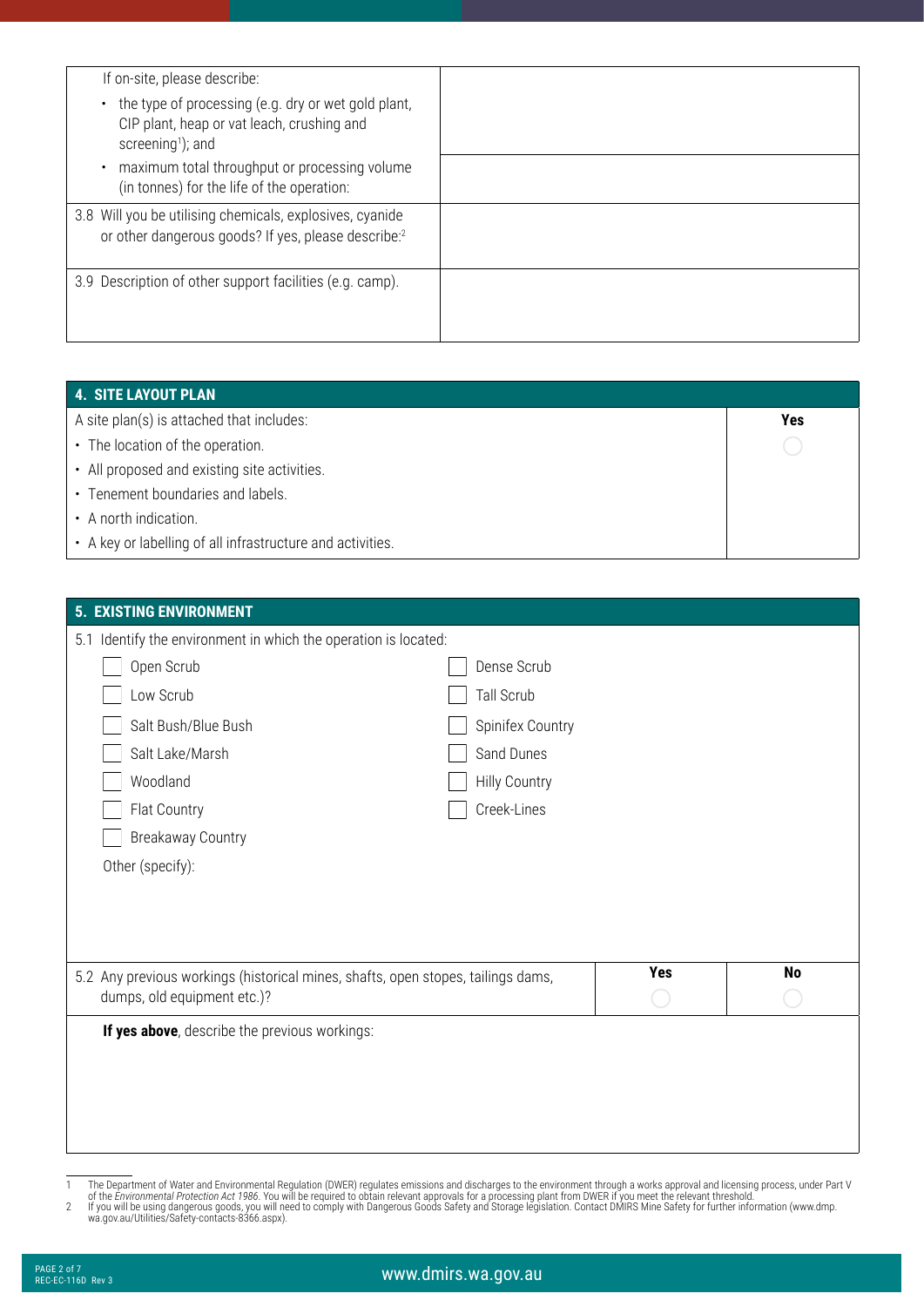| 5.3 Will the activities occur in Reserved Lands?                                                                                             | <b>Yes</b> | <b>No</b> |
|----------------------------------------------------------------------------------------------------------------------------------------------|------------|-----------|
| If yes to 5.3, identify the Reserve (e.g. Timber Reserve, Nature Reserve):                                                                   |            |           |
| If yes to 5.3, have you received consent to mine within the Reserve?                                                                         | <b>Yes</b> | <b>No</b> |
| 5.4 Will the activities occur in a Public Drinking Water Source Area? <sup>3</sup>                                                           | <b>Yes</b> | <b>No</b> |
| If yes to 5.4, confirm that you have consulted with the Department of Water and<br>Environmental Regulation and attach relevant information. | <b>Yes</b> | <b>No</b> |
| 5.5 Will the activities occur in an Environmentally Sensitive Area?4                                                                         | <b>Yes</b> | <b>No</b> |
|                                                                                                                                              |            |           |
|                                                                                                                                              |            |           |
| 5.6 Have you identified any flora or fauna of conservation significance that will be<br>impacted by the proposed activities? <sup>5</sup>    | <b>Yes</b> | <b>No</b> |
| If yes to 5.6, describe the distribution, locations and/or habitat and attach any relevant surveys as appendices.                            |            |           |
| If yes to 5.6, how will the impacts to conservation significant flora or fauna be managed?                                                   |            |           |

Public Drinking Water Source Area as proclaimed under the Metropolitan Water Supply, Sewerage and Drainage Act 1909 or the Country Areas Water Supply Act 1947<br>Environmentally Sensitive Area as declared by the Minister for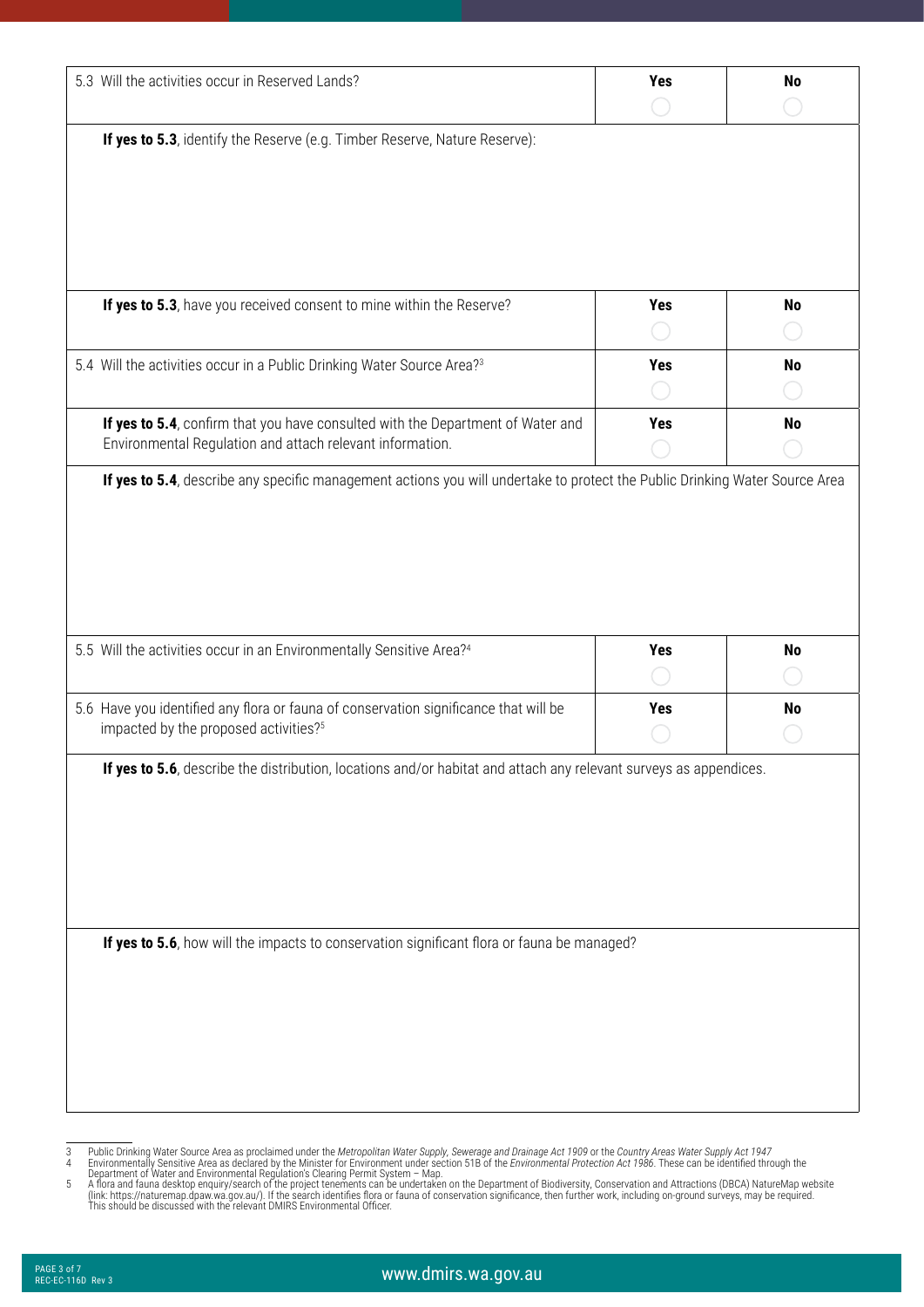| <b>6. AREA OF DISTURBANCE</b>                                                                                          |             |  |  |
|------------------------------------------------------------------------------------------------------------------------|-------------|--|--|
| List the maximum area of disturbance (ha)                                                                              | Tenement(s) |  |  |
| <b>Activity/Disturbance Type</b><br>(e.g. Dryblowing, Scraping/Detecting, Pit, Plant,<br>Waste Dump, Camp, Road, etc.) |             |  |  |
|                                                                                                                        |             |  |  |
|                                                                                                                        |             |  |  |
|                                                                                                                        |             |  |  |
|                                                                                                                        |             |  |  |
|                                                                                                                        |             |  |  |
|                                                                                                                        |             |  |  |
|                                                                                                                        |             |  |  |
| <b>TOTAL (ha)</b>                                                                                                      |             |  |  |

| 7. WASTE ROCK/TAILINGS/MINE WASTE MANAGEMENT                                                                                                                                                                                                                                 |            |           |  |
|------------------------------------------------------------------------------------------------------------------------------------------------------------------------------------------------------------------------------------------------------------------------------|------------|-----------|--|
|                                                                                                                                                                                                                                                                              | <b>Yes</b> | <b>No</b> |  |
| 7.1 Will any waste rock or tailings be generated as part of this proposal?                                                                                                                                                                                                   |            |           |  |
| 7.2 Are you proposing to stockpile waste rock as a permanent landform?                                                                                                                                                                                                       |            |           |  |
| 7.3 Will waste rock/overburden be backfilled into excavation/s?                                                                                                                                                                                                              |            |           |  |
| If no to all of the above please continue at Section 8.                                                                                                                                                                                                                      |            |           |  |
| If yes to any of the above, provide the following information and include any supporting documentation as attachments.                                                                                                                                                       |            |           |  |
| 7.4 Provide a description of any problematic materials present in the waste rock, tailings and/or material to be leached<br>(e.g. presence of potentially acid forming material, sodicity, salinity, dispersive potential).                                                  |            |           |  |
| 7.5 If a heap or vat leach is proposed, provide a description of the heap/vat leach facility (e.g. max. height, liner type, process<br>chemicals used, output).                                                                                                              |            |           |  |
| 7.6 Describe and provide a diagram of the dimensions and/or design of the waste rock landform(s), tailings storage facilities,<br>heap leach, vat leach and/or any other landform(s) to be constructed, including maximum height, and attach any relevant<br>design reports. |            |           |  |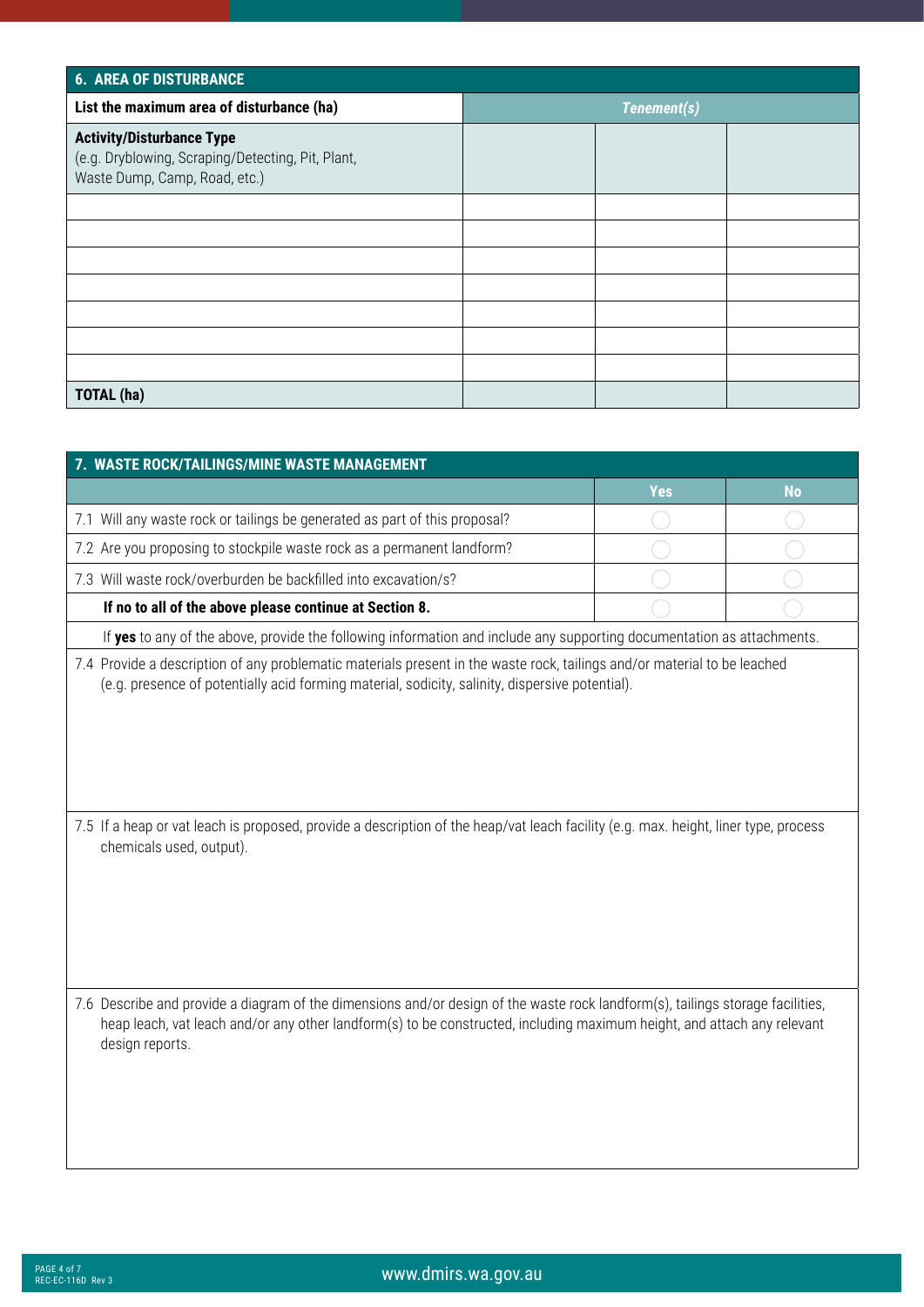| 8. DUST/NOISE                                                                                                                                                   |     |           |
|-----------------------------------------------------------------------------------------------------------------------------------------------------------------|-----|-----------|
| Is dust/noise likely to affect any sensitive receptors nearby (e.g. flora or fauna, places<br>of residence, public road, towns/communities, etc.)? <sup>6</sup> | Yes | <b>No</b> |
| If Yes to above, detail dust/noise management measures:                                                                                                         |     |           |
|                                                                                                                                                                 |     |           |
|                                                                                                                                                                 |     |           |
|                                                                                                                                                                 |     |           |

| 9. WATER                                                                                                                                     |            |           |
|----------------------------------------------------------------------------------------------------------------------------------------------|------------|-----------|
| 9.1 Is water extraction required to support the mining operation?<br>If No continue at question 9.2.                                         | <b>Yes</b> | <b>No</b> |
| If yes to 9.1, for what purpose is water extraction required (e.g. processing, dust suppression)?                                            |            |           |
| If yes to 9.1, where will water be extracted from (e.g. surface dams, groundwater bores, artesian wells, watercourses,<br>old shafts)?7      |            |           |
| 9.2 Is dewatering required? <sup>8</sup>                                                                                                     | <b>Yes</b> | <b>No</b> |
| If yes to 9.2, describe the:                                                                                                                 |            |           |
| Water quality:                                                                                                                               |            |           |
| How the water will be managed (e.g. stored, discharged):                                                                                     |            |           |
| 9.3 Does the proposed activity involve disturbing the beds and/or banks of a<br>watercourse?                                                 | <b>Yes</b> | <b>No</b> |
| 9.4 Describe the quality of the water (e.g. "fresh"/"brackish"/"saline"/"hypersaline") and quantity of water extracted<br>(kilolitres/year): |            |           |
| 9.5 Describe how the water will be stored and utilised on site. Provide the height and/or depth of any dams/turkeys nests:                   |            |           |

<sup>6</sup> The operation will be required to comply with the requirements of the Environmental Protection (Noise) Regulations 1997.<br>7 The construction of bores/wells and the extraction of groundwater or surface waters may require a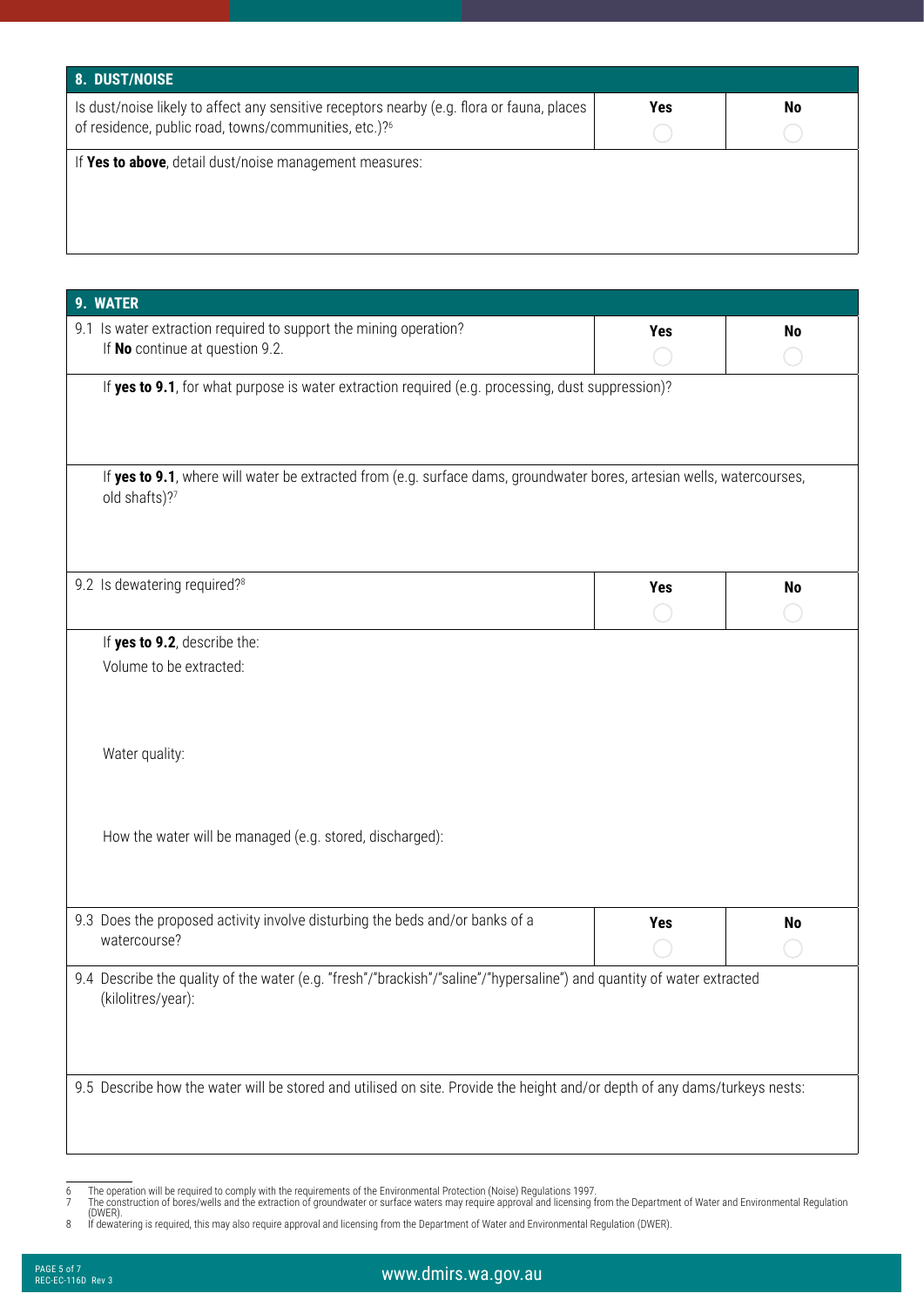| 10. LAND USE AND STAKEHOLDER ENGAGEMENT <sup>9</sup>                                                                                                                                                                                                                 |     |           |
|----------------------------------------------------------------------------------------------------------------------------------------------------------------------------------------------------------------------------------------------------------------------|-----|-----------|
| 10.1 Describe the underlying and/or pre-existing land uses of the area:                                                                                                                                                                                              |     |           |
| 10.2 If the activities are on a pastoral lease, confirm that the pastoralist has been<br>notified.                                                                                                                                                                   |     | Yes       |
| 10.3 For stakeholders that will be affected by the proposed operation, list those stakeholders and any engagement undertaken to<br>date including any issues raised.                                                                                                 |     |           |
| 10.4 Confirm that you have completed an enquiry/search of the Department of<br>Planning, Lands and Heritage (DPLH) Aboriginal Heritage Inquiry System<br>(link: https://maps.daa.wa.gov.au/AHIS/) for the area subject to this proposal.                             |     | Yes       |
| 10.5 Does your proposal partly or wholly intersect the boundary of a Registered Site?                                                                                                                                                                                | Yes | <b>No</b> |
| Should the proposed activities intersect with an Aboriginal heritage site, a copy<br>of written consent or clearance from DPLH regarding the potential impact of the<br>mining operation on the identified place or objects of heritage significance is<br>required. |     |           |

### **11. ENVIRONMENTAL MANAGEMENT COMMITMENTS**

Please note, the following tenement conditions (where relevant) will be imposed under the *Mining Act 1978* if this mining proposal is approved. If you have any objections to any of these, please detail in section 11.1.

- Topsoil and vegetation to be removed ahead of mining operations and appropriately stockpiled for later respreading or immediately respread as rehabilitation progresses.
- All reasonable and practicable measures will be taken to prevent the spread of dieback and weeds.
- Lined storage dams will be fitted with appropriate fauna egress points to ensure that any fauna does not become entrapped.
- All rubbish and waste will be appropriately managed and disposed.
- All reasonable measures will be taken to ensure all hydrocarbons, environmentally hazardous chemicals, process water and other environmentally hazardous substances or waste are stored and managed in a manner to prevent discharges to the environment.
- All hydrocarbon spills or chemical spills will be contained and cleaned up within a timely manner.
- Clearing of large, mature trees will be avoided, where practicable.
- All activities to be undertaken so as to avoid or minimise damage, disturbance or contamination of waterways, including their beds and banks, and riparian and other water dependent vegetation.
- The development and operation of the project being carried out in such a manner so as to create the minimum practicable disturbance to the existing native vegetation and natural landform.
- The lessee taking all reasonable and practicable measures to prevent or minimise the generation of dust from mining operations.

#### For scrape and detecting and dry blowing operations:

• Scrape and detecting and dry blowing operations are to be progressively rehabilitated so that no more than two hectares will be open (meaning disturbed without rehabilitation works being completed) at any one time.

For tailings storage, heap leach and/or vat leach facilities:

- The lessee directing stormwater runoff away from areas adjacent to tailings storage, vat leach or heap leach facilities to minimise the potential for pollution or contamination of stormwater, or erosion of the facility.
- All vat leach or heap leach facilities being constructed with an appropriate liner to prevent the pollution or contamination of the natural ground, surface water or underground waters.
- All reasonable measures will be taken to construct tailings storage, vat leach or heap leach facilities in a manner to prevent discharges from the facility to the environment.

For river sand mining:

• No materials shall be extracted from below the bed load zone of the river.

Please note that under section 20 (5) of the Mining Act 1978 you must obtain written consent from the occupier of any Crown Land (e.g. pastoral lease holder) for any activities within 100 metres of a yard, garden, cultivated field, orchard, vineyard, plantation, airstrip, burial ground, land under crop, house, substantial occupied building; or within 400 metres of a water works, race, dam, bore.